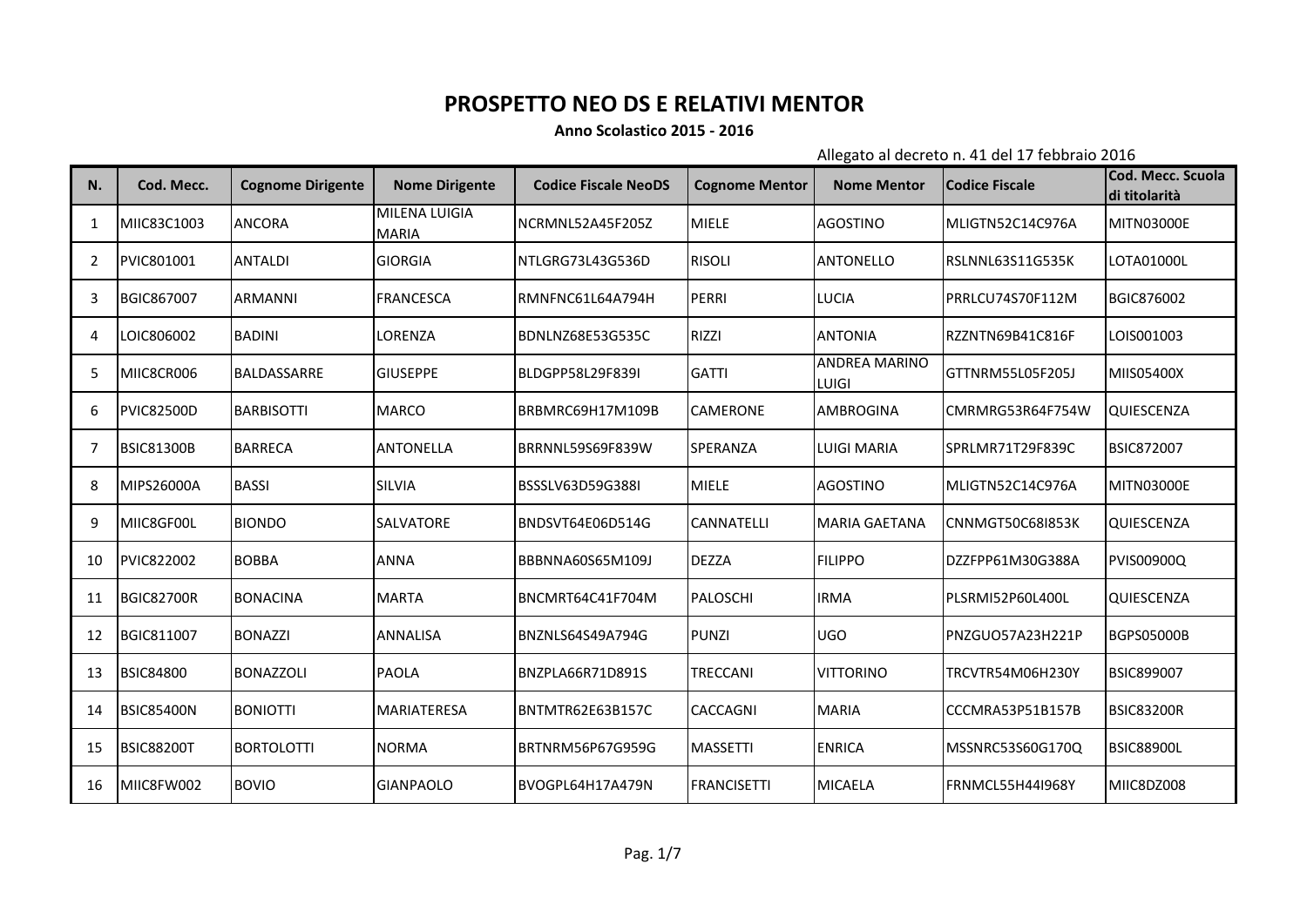| 17 | MNIS00200Q        | <b>BUZZELLI</b>  | <b>PIERO</b>           | BZZPRI58H09A515J  | <b>BACCHIEGA</b> | ANNA MARIA        | BCCNMR50E52F095L | MNIS00200Q        |
|----|-------------------|------------------|------------------------|-------------------|------------------|-------------------|------------------|-------------------|
| 18 | LOIC80100V        | CACCAMO          | <b>DEMETRIO</b>        | CCCDTR60S29H224P  | <b>MORONI</b>    | <b>GIUSEPPINA</b> | MRNGPP64B58I274V | LOPS010007        |
| 19 | <b>BSIC89700G</b> | CALZAVACCA       | <b>GIUSEPPINA</b>      | CLZGPP73R51E884G  | <b>MINERVINI</b> | <b>GIOVANNI</b>   | MNRGNN48M19F284G | QUIESCENZA        |
| 20 | <b>PVIC80300L</b> | <b>CAMOLA</b>    | IMASSIMO               | CMLMSM64E09L872S  | <b>CORNALBA</b>  | <b>CATERINA</b>   | CRNCRN48C65C038B | QUIESCENZA        |
| 21 | <b>BGMM18600E</b> | <b>CANEPA</b>    | ALESSANDRA             | CNPLSN67S64A944K  | <b>DI SIPIO</b>  | <b>GIUSEPPE</b>   | DSPGPP58C13I158O | <b>BGIC83500Q</b> |
| 22 | PVIS007004        | <b>CANEVARI</b>  | <b>AGNESE NADIA</b>    | CNVGSN62R44G388H  | LAZZARONI        | <b>DANIELA</b>    | LZZDNL53E66M109J | <b>PVPS02000X</b> |
| 23 | MNRCO1000L        | <b>CAPUZZO</b>   | <b>ROBERTO</b>         | CPZRRT61H01E897N  | <b>VINCENZO</b>  | <b>DALAI</b>      | DLAVCN52H13E897R | <b>MNTD01000X</b> |
| 24 | <b>BGIC859008</b> | <b>CARFAGNO</b>  | <b>MARIA</b>           | CRFMRA58E43F546D  | <b>MIGANI</b>    | <b>VERONICA</b>   | MGNVNC68L67M089X | BGIC818002        |
| 25 | LOIC80400A        | CASAGRANDE       | IMARIA GRAZIA          | CSGMGR64R70A741L  | <b>FIORINI</b>   | LAURA             | FRNLRA62A41F205K | LOPM010008        |
| 26 | MIIS09400A        | <b>CATALANO</b>  | <b>AMALIA</b>          | CTLMLA63D61H953L  | <b>AZZOLLINI</b> | <b>LUCA</b>       | ZLLLFR62D04F205T | MIIS058007        |
| 27 | MIIC8AE005        | <b>CELSO</b>     | <b>ANNA MARIA</b>      | CLSNMR60A69F205M  | CAVENAGHI        | <b>ANNA</b>       | CVNNNA65B42F704J | MIIC8F700T        |
| 28 | MIC8D200D         | <b>CIANCIOSI</b> | <b>PAOLA SILVANA</b>   | CNCPSL59L48I335L  | <b>DAVERIO</b>   | CARLA             | DVRCRL52S64F205S | QUIESCENZA        |
| 29 | COIC85400X        | <b>COCQUIO</b>   | <b>FRANCESCO</b>       | CCQFNC61C16C933G  | COLOMBO          | <b>ERMINIA</b>    | CLMRMN59A66F205T | COPS04000G        |
| 30 | MISL020003        | <b>COLARUSSO</b> | <b>TIZIANA</b>         | CLRTZN72E53A509X  | <b>AMETRANO</b>  | <b>EMILIA</b>     | GLNGRG53C13F205O | MISL01000C        |
| 31 | MIIS029007        | <b>COMINI</b>    | <b>CRISTINA</b>        | CMNCST64S52G3388V | <b>TAGLIANI</b>  | <b>ALBA</b>       | TGLLST49T66B117I | QUIESCENZA        |
| 32 | <b>MNIC83200B</b> | <b>CONSORTE</b>  | <b>NAIDA</b>           | CNSNDA54L64C632H  | <b>RESMI</b>     | <b>UMBERTO</b>    | RSMMRT56B24E897G | <b>MNIC820005</b> |
| 33 | BSIC8AN003        | <b>CONZADORI</b> | MARIA MADDALENA        | CNZMMD70S52D150S  | <b>LEORATI</b>   | PATRIZIA          | LRTPRZ60L51C118Z | <b>BSIC849006</b> |
| 34 | <b>MIIC87700C</b> | <b>COPPOLA</b>   | <b>ELEONORA</b>        | CPPLNR59R48I163P  | <b>PARMA</b>     | <b>MARCO</b>      | PRMMRC53C18F205U | MIIS01900L        |
| 35 | LCIC82600D        | <b>CRIMELLA</b>  | <b>RAFFAELLA MARIA</b> | CRMRFL71P43E151S  | CAZZANIGA        | <b>RENATO</b>     | CZZRNT65H28A818Y | LCMM03900L        |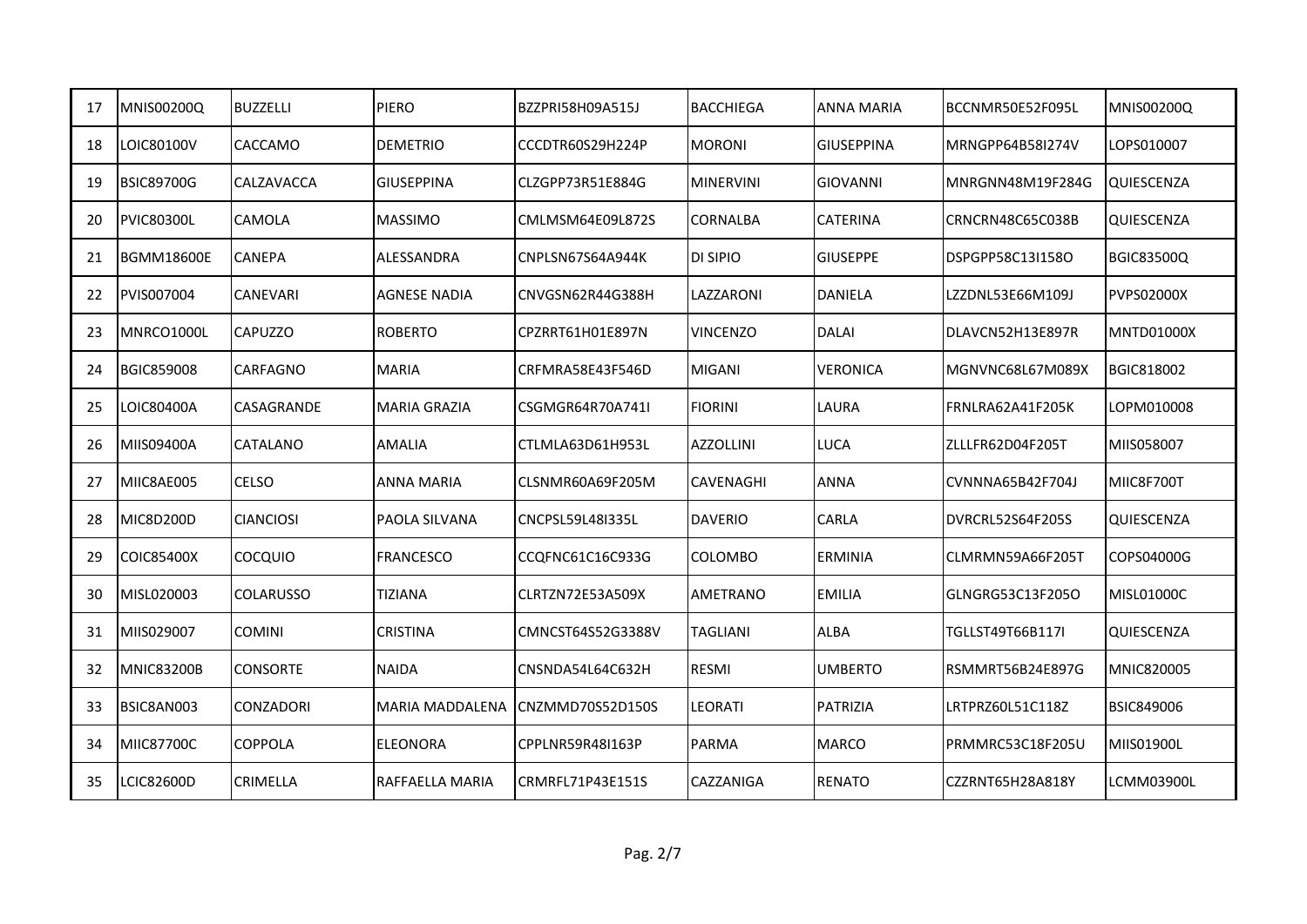| 36 | VAPS020004        | <b>CRIPPA</b>        | <b>CLELIO</b>      | CRPCLL54M07D286V | <b>MOLESINI</b>    | <b>PAOLA</b>     | MLSPLA58D49C013U | MIPS120003        |
|----|-------------------|----------------------|--------------------|------------------|--------------------|------------------|------------------|-------------------|
| 37 | LCIC829001        | <b>CRIPPA</b>        | <b>DARIO MARIA</b> | CRPDMR72P02A818Z | <b>BERETTA</b>     | <b>ANNAMARIA</b> | BRTNMR55M41B729E | LCIS007008        |
| 38 | MIIC8DD005        | D'ALFONSO            | MARIA ROSARIA      | DLFMRS59R44H703N | <b>MURARO</b>      | <b>FRANCESCO</b> | MRRFNC64C28F205I | MIIC8EE00G        |
| 39 | PVIC81000Q        | <b>DALLOCCHIO</b>    | <b>UMBERTO</b>     | DLLMRT65B25L304T | <b>GRASSI</b>      | <b>OTTAVIANO</b> | GRSTVN51H05E662E | <b>PVIC83100R</b> |
| 40 | LCIC80900Q        | D'ALVANO             | PAOLO              | DLVPLA62C01G793E | <b>RIVA</b>        | <b>MARIA PIA</b> | RVIMRP68H65E507U | LCIC81900A        |
| 41 | MIIC8ET00X        | D'AMBROSIO           | LAURA              | DMBLRA73L50F870W | <b>CIOCCA</b>      | <b>VITTORIO</b>  | CCCVTR56D27F205C | <b>MIIC89000V</b> |
| 42 | BSIS029005        | D'ANNA               | <b>FRANCESCA</b>   | DNNFNC53H60G273C | <b>BOSELLI</b>     | <b>VENCESLAO</b> | BSLVCS59M02G149M | <b>BSRH02000T</b> |
| 43 | <b>BGIC81900T</b> | D'AVANZO             | <b>GIUSEPPINA</b>  | DVNGPP68D42G318O | <b>FRANCO</b>      | <b>AMBROSI</b>   | MBRFNC54H22A794A | <b>BGIC83000L</b> |
| 44 | COPM020003        | <b>DE AGOSTINI</b>   | PIERMICHELE        | DGSPMC56T07L219S | PALMUCCI           | <b>GIUSEPPE</b>  | PLMGPP48E13B858E | QUIESCENZA        |
| 45 | MIIC880008        | <b>DE FELICE</b>     | <b>ANTONIA</b>     | DFLNTN52E47D696N | <b>PINARDI</b>     | <b>DANILA</b>    | PNRDNL51L63G535U | MIIC8FM00A        |
| 46 | <b>BGSL01000T</b> | DE GREGORIO          | CALOGERO           | DGRCGR60D25G273N | <b>MIGANI</b>      | <b>VERONICA</b>  | VRNMGN68L67M089X | BGIC818002        |
| 47 | LCIC830005        | <b>DEL BUONO</b>     | CORRADO GIULIO     | DLBCRD68P08Z112D | <b>BERETTA</b>     | ANNA MARIA       | BRTNMR55M41B729E | LCIS007008        |
| 48 | VAIC807004        | <b>DELLA MORETTA</b> | <b>SILVIA</b>      | DLLSLV68M53C933V | <b>CLERICI</b>     | <b>EMANUELE</b>  | CLRMNL55C23E753C | <b>COIC83300V</b> |
| 49 | MIIC84600R        | <b>DI LIBERTI</b>    | <b>FRANCESCA</b>   | DLBFNC64B69L103F | <b>STILLITTANO</b> | <b>NINO</b>      | STLNNI53H22D746Z | QUIESCENZA        |
| 50 | <b>BSIC87400V</b> | DI MARZIO            | <b>MAURIZIA</b>    | DMRMRZ61H58H717P | <b>VIARA</b>       | CARLO            | VRICRL60T31L219H | BSIC8AA00Q        |
| 51 | MIIC8A0002        | DI NUNZIO            | SARA               | DNNSRA74T49F205T | CAFARELLI          | ROCCO RAFFAELE   | CFRRCR52P13B549S | QUIESCENZA        |
| 52 | MIIC8F0003        | <b>D'ISTRIA</b>      | <b>MARINA</b>      | DSTMRN63D63L259W | ZELIOLI            | <b>MARCO</b>     | ZLLMRC51L16F704V | QUIESCENZA        |
| 53 | <b>BSIS03300R</b> | <b>FALCO</b>         | VINCENZO           | FLCVCN62C21B371D | <b>BUTTURINI</b>   | ANTONIO          | BTTNTN55R05D940L | <b>BSIS00400R</b> |
| 54 | MIIC899009        | <b>FAZIO</b>         | MARGHERITA         | FZAMGH60E68G273R | <b>MERCURIALI</b>  | <b>GIORDANA</b>  | MRCGDN61B61F205H | MIIC897009        |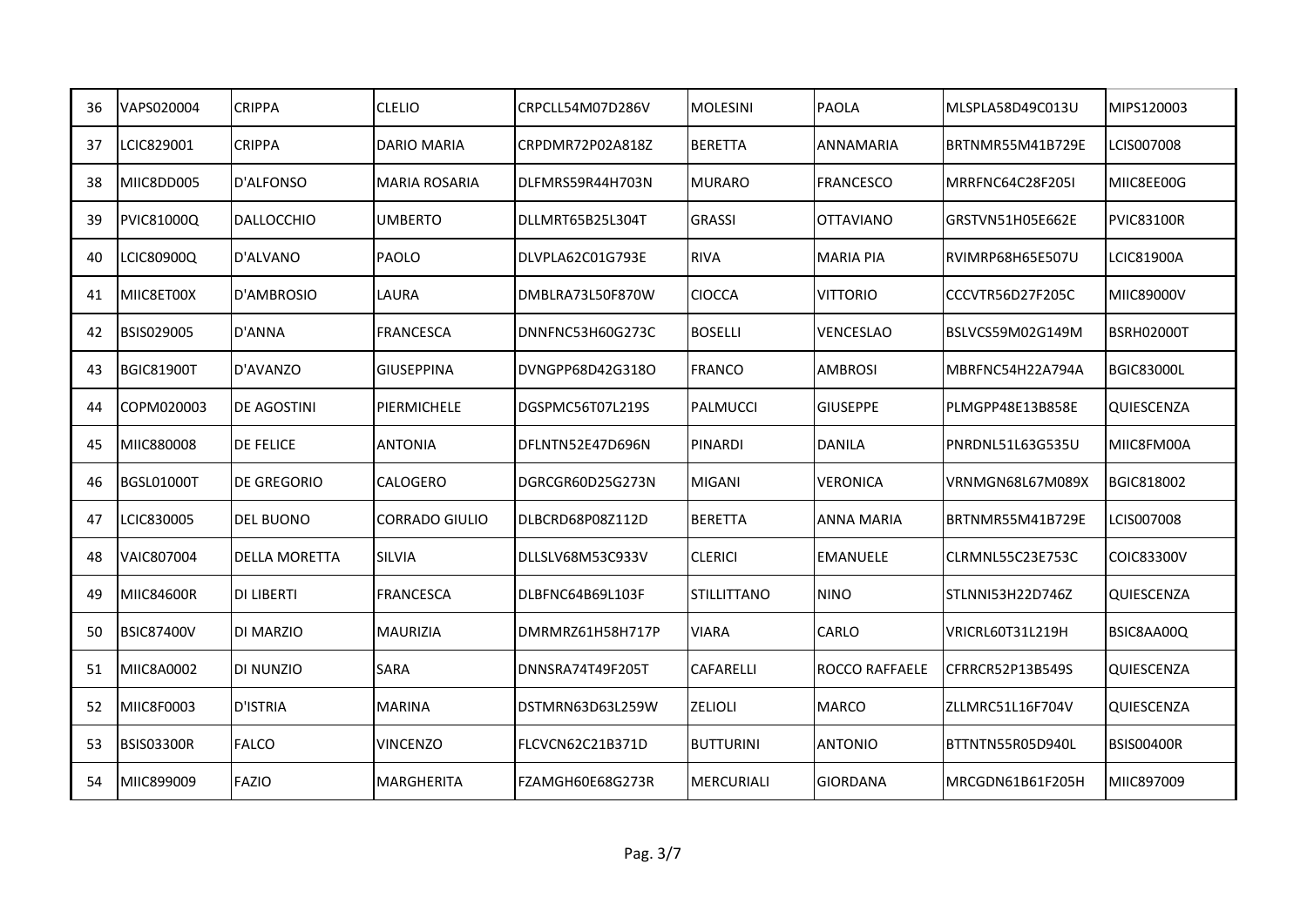| 55 | CRIC810009        | FERRARI             | <b>ALBERTO</b>                    | FRRLRT67B02D150I        | <b>AZZALI</b>    | <b>BARBARA</b>          | ZZLBBR70E52D150L                | <b>CRIC82200G</b> |
|----|-------------------|---------------------|-----------------------------------|-------------------------|------------------|-------------------------|---------------------------------|-------------------|
| 56 | MIIS08300X        | <b>FIORELLINO</b>   | <b>MARISA</b>                     | <b>FRLMRS52P69F839J</b> | <b>MERCANTE</b>  | <b>GIAN MARIO</b>       | MRCGMR52P21C382T                | QUIESCENZA        |
| 57 | MIIC8DP005        | <b>FOTI</b>         | <b>GIORGIO</b>                    | FTOGRG55E08F205C        | <b>ALAIMO</b>    | <b>GIUSEPPE</b>         | LMAGPP60A18E573E                | <b>MIIC88I00C</b> |
| 58 | MIIC8DV001        | <b>GAJOTTI</b>      | <b>PAOLA</b>                      | GJTPLA50R60D621B        | <b>MAROGNOLI</b> | <b>GABRIELE</b>         | MRGGRL52R18F205L                | QUIESCENZA        |
| 59 | <b>VAIC85000A</b> | <b>GASPARI</b>      | <b>SABRINA</b>                    | GSPSRN72M64L682K        | <b>MILANESI</b>  | <b>WALTER PIERLUIGI</b> | MLNWTR50B19B805O                | QUIESCENZA        |
| 60 | MIIC8GG00C        | <b>GATTI COMINI</b> | <b>GIANCARLA</b>                  | GTTGCR59C71G388U        | <b>MANSI</b>     |                         | MONICA BARBARA MNSMCB74E43F205V | <b>MIIC88500B</b> |
| 61 | MIIC8DU005        | <b>GENNARO</b>      | <b>BENEDETTA MARIA</b><br>CARMELA | GNNBDT64L55C351A        | <b>NOSELLA</b>   | <b>GISELDA</b>          | NSLGLD54D49F205X                | QUIESCENZA        |
| 62 | MIIC8D800C        | <b>GIURANNA</b>     | <b>FRANCESCA</b>                  | GRNFNC64E50F205G        | <b>ROVETTA</b>   | <b>RENATO</b>           | RVTRTL59A02F205G                | MIIC8AZ009        |
| 63 | <b>MISL03000N</b> | <b>GORLA</b>        | <b>STEFANO</b>                    | GRLSFN58R20G388W        | CALASCIBETTA     | <b>PIETRO</b>           | CLSPTR51H09F205T                | QUIESCENZA        |
| 64 | LOIC813005        | <b>GUERINI</b>      | <b>CATERINA</b>                   | GRNCRN52T52H315M        | <b>DASTI</b>     | <b>ROMANO</b>           | DSTRMN59T06L535W                | <b>CRIC80500T</b> |
| 65 | MIMMOCE00B        | GUIDO               | <b>DANILO</b>                     | GDUDNL62R24A887S        | PARMA            | <b>MARCO</b>            | PRMMRC53C18F205U                | MIIS01900L        |
| 66 | <b>BGIS00200L</b> | <b>IAVARONE</b>     | <b>NICOLA</b>                     | <b>VRNNCL60C703O26H</b> | <b>BERTOLINI</b> | <b>MARIA GLORIA</b>     | BRTMGL56A64A794J                | <b>BGIS03700G</b> |
| 67 | <b>BGIC84300P</b> | <b>INGLIMA</b>      | SALVATORE                         | NGLSVT71L05A089M        | <b>SCHENA</b>    | <b>GIORGIO</b>          | SCHGRG58L31A794K                | <b>BGIC86000C</b> |
| 68 | MIRC300004        | <b>ISPANO</b>       | LIVIA                             | SPNLVI52S51E801B        | <b>INDINIMEO</b> | ANNAMARIA               | NDNNMR52A45F205R                | MITF070009        |
| 69 | <b>BGIC81400P</b> | <b>IULIANO</b>      | <b>ANTONIETTA</b>                 | LNINNT60H65H703O        | <b>GINESI</b>    | <b>VIRGINIA</b>         | GNSVGN62D61B393N                | BGIC840007        |
| 70 | MIIS082004        | <b>IZZUTI</b>       | ANGELA                            | ZZTNGL74B50E716J        | <b>INDINIMEO</b> | ANNAMARIA               | NDNNMR52A45F205R                | MITF070009        |
| 71 | MIIC8FU00A        | <b>LAMBERTI</b>     | <b>ANNA</b>                       | LMBNNA74H41H703S        | <b>RONCARATI</b> | <b>SERGIO</b>           | RNCSGM52C06F205Z                | MIIC8B9003        |
| 72 | MIIS05100C        | <b>LAUTIZI</b>      | <b>FEDERICA</b>                   | LTZFRC74E53E783J        | <b>MIELE</b>     | <b>AGOSTINO</b>         | MLIGTN52C976A                   | MITN03000E        |
| 73 | PVRT01000T        | LE FOCHE            | <b>MARIA ANDREINA</b>             | LFCMND61B44E472Z        | <b>TAGLIANI</b>  | <b>ALBA STEFANI</b>     | TGLLST49T66B117I                | QUIESCENZA        |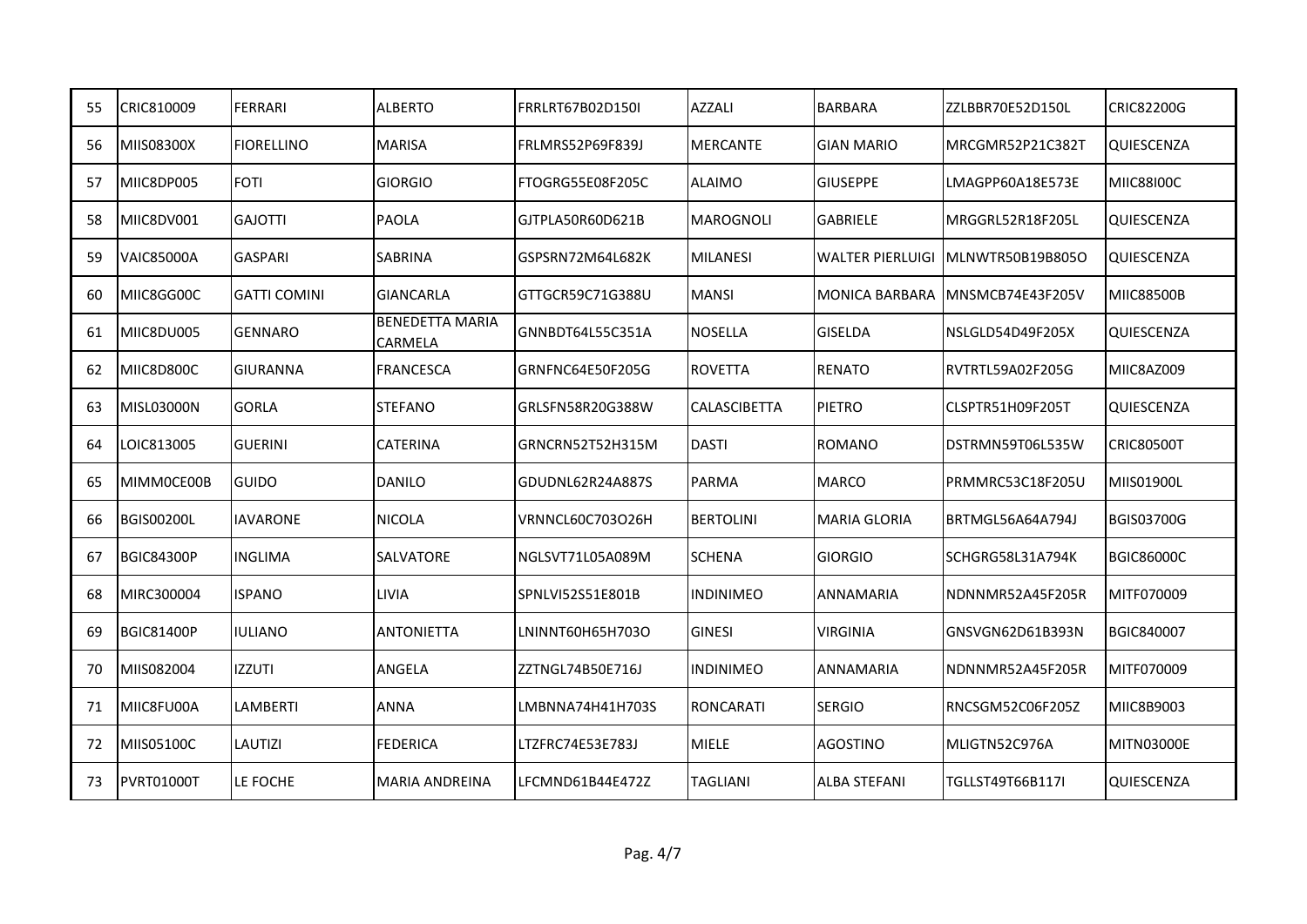| 74 | MITF21000B        | <b>LEO</b>            | ANNA MARIA            | LEONMR60R61F839O | <b>PESCE</b>     | UMBERTO             | PSCMRT65D24B860A  | MITD400008        |
|----|-------------------|-----------------------|-----------------------|------------------|------------------|---------------------|-------------------|-------------------|
| 75 | MIIC8A300D        | <b>LIBRALATO</b>      | <b>ELISABETTA</b>     | LBRLBT62L57E625Q | <b>CUPPI</b>     | <b>CRISTINA</b>     | CPPCST62T65L762P  | MIIC8A200N        |
| 76 | <b>BGIC89500B</b> | <b>LOCATELLI</b>      | <b>CRISTINA</b>       | LCTCST76H42A794H | <b>AMBROSINI</b> | <b>STEFANIA</b>     | MBRSFN65M47A794J  | <b>BGIC85600R</b> |
| 77 | MIIC8DG00L        | <b>LOPEZ</b>          | <b>MARIA TERESA</b>   | LPZMTR72P69G388S | <b>CAMERINI</b>  | <b>ROBERTO</b>      | ICMRRRT52R03L690F | <b>QUIESCENZA</b> |
| 78 | COIC84800L        | LULLI                 | SONIA                 | LLLSNO58T55E862C | CALLIPO          | <b>MARIA TERESA</b> | CLLMTR63S65F537U  | <b>COIC80100B</b> |
| 79 | <b>MNIC80200G</b> | <b>MAGNINI</b>        | <b>CATIA MARINA</b>   | MGNCMR62R58G185B | <b>GANDINI</b>   | ANGELO              | GNDNGL56P24C312S  | <b>MNIC80800E</b> |
| 80 | <b>VAIC835008</b> | <b>MAIERON</b>        | <b>FRANCESCO</b>      | MRNFNC66P15L682D | <b>LESICA</b>    | <b>CLAUDIO</b>      | LSCCLD56M17F356T  | <b>VAIC83700X</b> |
| 81 | VARC030007        | <b>MAINERI</b>        | LAURA                 | MNRLRA67B62L682A | <b>BALLARINI</b> | <b>GIOVANNI</b>     | BLLGNN54L17C922T  | <b>VAPM01000E</b> |
| 82 | MIIC8DX00L        | <b>MAIURANO</b>       | <b>ROAMARIA</b>       | MRNRMR51H58H703L | <b>DEL BENE</b>  | <b>GIOVANNI</b>     | DLBGNN46R14E290F  | QUIESCENZA        |
| 83 | <b>CRMM04400D</b> | <b>MARIANI</b>        | <b>ALBERTO</b>        | MRNLRT65E11F205Q | <b>FILARETO</b>  | CARMINE             | FLRCMN51B13H579F  | <b>CRIS00600T</b> |
| 84 | <b>BSIC89100L</b> | <b>MARINARO</b>       | MARIAROSARIA          | MRNMRS71S51L259O | <b>GHIO</b>      | MARIAGRAZIA         | GHIMGR55E66B157A  | BSIC885009        |
| 85 | BGIC868003        | <b>MARTIN</b>         | <b>MASSIMILIANO</b>   | MRTMSM64P12Z110K | <b>GIBELLINI</b> | <b>VANDA</b>        | lGBLVND56D54A794J | <b>BGIC86400Q</b> |
| 86 | MIIC8C500A        | <b>MARTINIELLO</b>    | LUISA                 | MRTLSU59P66A509Q | <b>BARIATTI</b>  | <b>MARA</b>         | BRTMRA55D68F205U  | MIPS18000P        |
| 87 | <b>BSIC856009</b> | <b>MARTINUZ</b>       | <b>ALBERTO</b>        | MRTLRT62S15B157X | <b>MASSETTI</b>  | <b>ENRICA</b>       | MSSNRC53S60G170Q  | <b>BSIC88900L</b> |
| 88 | MIIC8FB00P        | <b>MASSARO</b>        | CARLO                 | MSSCRL60R18H703N | <b>TIRONE</b>    | <b>FIORITA</b>      | TRNFRT51E41G318N  | QUIESCENZA        |
| 89 | BGIC891004        | <b>MASTROGIOVANNI</b> | <b>MARIA LUISA</b>    | MSTMLS67R59L736E | SPAGNOLELLO      | SALVATORE           | SPGSVT56D18B787W  | <b>BGIC87300E</b> |
| 90 | <b>MNIC80900A</b> | <b>MEDORO</b>         | ALESSANDRA<br>CAMILLA | MDRLSN59P52Z700N | SOGLIANI         | SANDRA              | SGLSDR61B60L826E  | <b>MNIC83000Q</b> |
| 91 | BGIC824009        | MERLINI               | PAOLO MARIO           | MRLPMR66D25E100H | <b>SERMIDE</b>   | <b>GOFFREDO</b>     | SRMGFR53P06A794W  | BGIC824009        |
| 92 | MIIC8FD00A        | <b>MERONE</b>         | CARMELA               | MRNCML60R55F839T | <b>BORGNINO</b>  | <b>ELENA MARIA</b>  | BRGLMR56B69F205R  | QUIESCENZA        |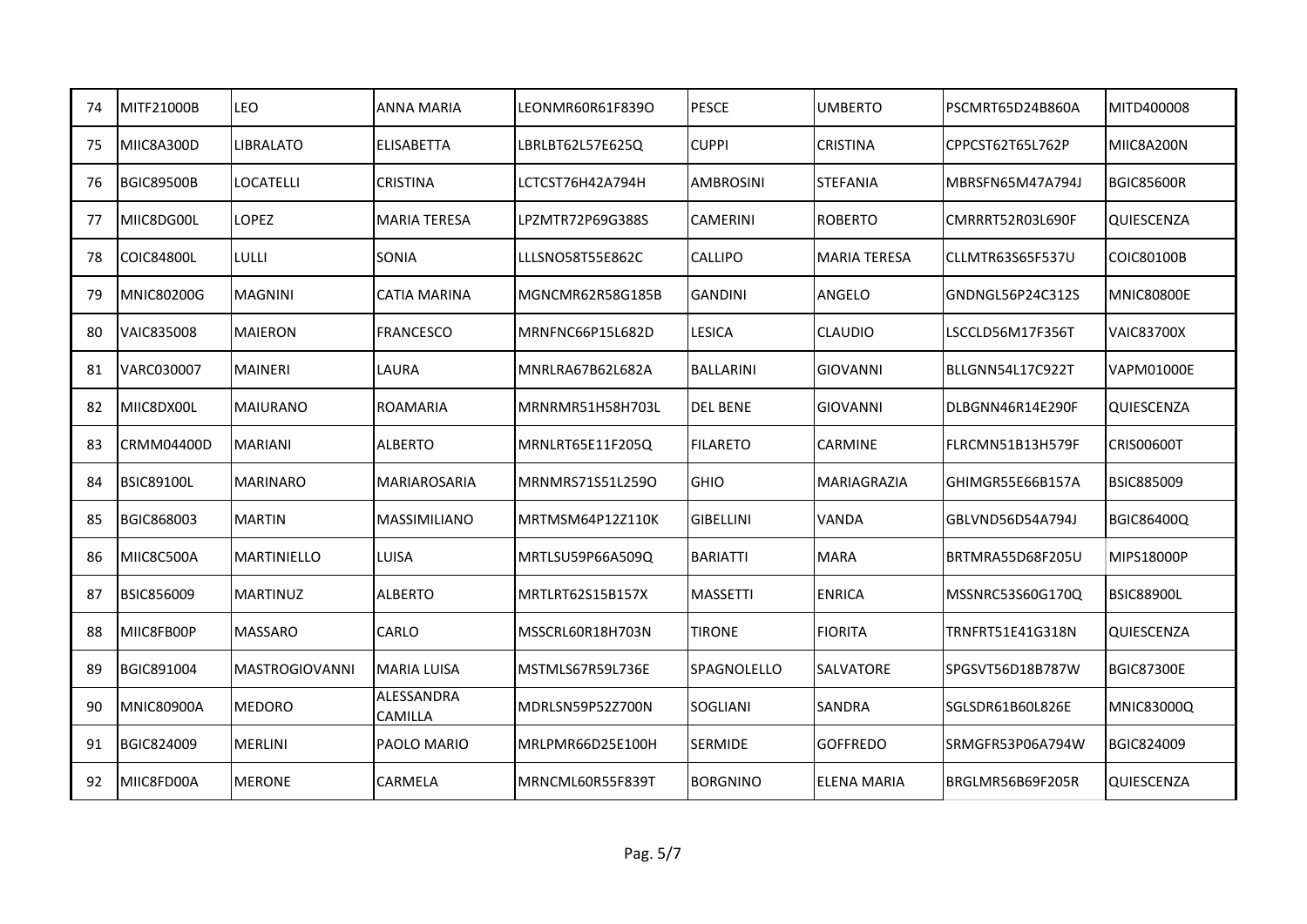| 93  | MIIS008006        | MICHELANGELI     | <b>ENZO</b>                  | MCHNZE62P29L117T | <b>VILLA</b>    | <b>GIULIANO</b>    | <b>VLLGLN50H24I690S</b> | QUIESCENZA        |
|-----|-------------------|------------------|------------------------------|------------------|-----------------|--------------------|-------------------------|-------------------|
| 94  | MIIC8BB008        | <b>MINARDI</b>   | <b>SABINA</b>                | MNRSBN60L51G273P | <b>PISATI</b>   | <b>CLAUDIA</b>     | PSTCLD57E45F205J        | MICC88900P        |
| 95  | <b>PVIC83100R</b> | <b>MONTAGNA</b>  | <b>GIOVANNA</b>              | MNTGNN60C66L872L | <b>GRASSI</b>   | <b>OTTAVIANO</b>   | GRSTVN51H05E662E        | <b>PVIC835004</b> |
| 96  | <b>MNIS01100E</b> | <b>MORANDINI</b> | <b>DANIELE</b>               | MRNDNL56A31L015I | <b>BONAGLIA</b> | <b>CRISTINA</b>    | BNGCST56P65B012G        | <b>MNMM11600B</b> |
| 97  | MIIC8GC005        | <b>ORIGGI</b>    | <b>ANNA</b>                  | RGGNNA66M43A940I | <b>FERRI</b>    | <b>ANNA TERESA</b> | FRRNTR63M60E734C        | MIIC8A800L        |
| 98  | MIIC8B700B        | PALMA            | <b>MARCELLA</b>              | PLMMCL67M52L219S | <b>NOSELLA</b>  | <b>GISELDA</b>     | NSLGLD54D49F205X        | QUIESCENZA        |
| 99  | <b>BGIC832008</b> | <b>PALOSCHI</b>  | LUDOVICA                     | PLSLVC60D41B157U | <b>GIPPONI</b>  | <b>IRMA</b>        | GPPRGS55L42D672O        | <b>BGIC85800C</b> |
| 100 | VAPC040006        | PARABIAGHI       | <b>MARIO FRANCO</b>          | PRBMFR58S03F205V | <b>MONOPOLI</b> | <b>MICHELE</b>     | MNPMHL57L17A883U        | MIPC040008        |
| 101 | MNIC812006        | <b>PAVESI</b>    | <b>MARIANNA</b>              | PVSMNN64B47E897O | <b>PRATI</b>    | <b>PAOLA</b>       | PRTPLA52H62C195Q        | QUIESCENZA        |
| 102 | MIIC8AT00L        | PECCHIA          | ANGELA FRANCA<br><b>ANNA</b> | PCCNLF57B42A508P | <b>GERMANI</b>  | <b>TIZIANA</b>     | GRMTZN54H57F205C        | QUIESCENZA        |
| 103 | BGPS17000D        | PERGAMI          | <b>FRANCESCA</b>             | PRGFNC62R54A794G | <b>CEFIS</b>    | <b>ERNESTO</b>     | CFSRST52B10A794S        | QUIESCENZA        |
| 104 | SOIC81600X        | <b>PIASINI</b>   | <b>ENRICO</b>                | PSNNRC75H03I829E | <b>VARENNA</b>  | LUCIANO            | VRNLNS55T15E200W        | SOIC81100R        |
| 105 | <b>BSIC878006</b> | PORCIELLO        | PAOLINO                      | PRCPLN53A10F839U | <b>BECILLI</b>  | <b>GIORGIO</b>     | BCLGRG56R23L500J        | <b>BSIC815003</b> |
| 106 | BSIS001009        | <b>PUGLIESE</b>  | <b>ROBERTA</b>               | PGLRRT60E57F839V | <b>MARTINI</b>  | <b>MARIO</b>       | MRTMRA50C12M184S        | QUIESCENZA        |
| 107 | BSIC8250N         | <b>RAGGI</b>     | <b>ELENA</b>                 | RGGLNE63L43H717J | <b>VIARA</b>    | CARLO              | VRICRL60T31L219H        | BSIC8AA00Q        |
| 108 | VAIC836004        | <b>RESIDORI</b>  | <b>GIAN PAOLO</b>            | RSDGPL61H27B898X | <b>LESICA</b>   | <b>CLAUDIO</b>     | LSCCLD56M17F356T        | <b>VAIC83700X</b> |
| 109 | <b>LCIC80800X</b> | <b>RIZZINI</b>   | <b>ROBERTA</b>               | RZZRRT64L41D416Z | <b>GIRAUDO</b>  | <b>CHIARA</b>      | GRDCHR63S53D742Q        | LCIC815003        |
| 110 | VAIC880006        | <b>RODARI</b>    | <b>DANIELA</b>               | RDRDNL58S53D946L | <b>BRIGNOLI</b> | AMEDEA             | BRGMDA56D66E734B        | <b>VAIC82000E</b> |
| 111 | MIIC8EM00Q        | <b>RUBERTO</b>   | <b>STEFANIA</b>              | RBRSFN72T43D332T | <b>GERMANI</b>  | <b>TIZIANA</b>     | GRMTZN54H57F205C        | QUIESCENZA        |